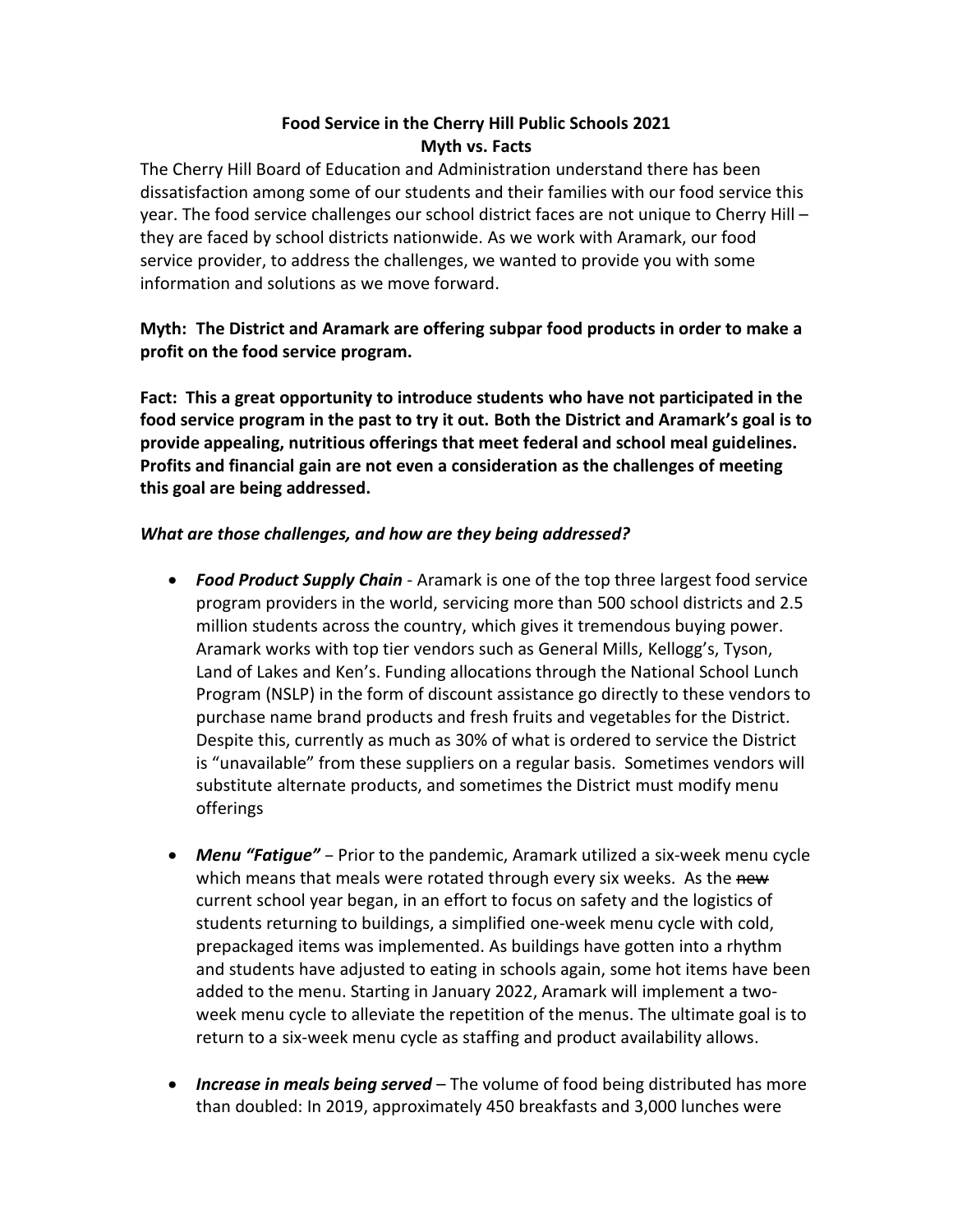sold each day; in 2021, nearly 1,500 breakfasts and 5,500 lunches are served each day.

- *Staffing –* Aramark has not been immune to the lack of staffing being experienced by many retail outlets and restaurants. Food service staffing in the school buildings is at less than 50% of the level prior to the pandemic.
	- $\circ$  In the elementary schools currently 1 employee, typically 2 to 3.
	- $\circ$  In the middle schools currently 3 employees, typically 6 to 8.
	- $\circ$  In the high schools currently 5 employees, typically 12 to 14

If an elementary school employee does not report for work, a middle or high school employee is sent to that school.

**Little known fact:** Approximately 80% of the Aramark employees working in the District are Cherry Hill residents, many of whom have students in the District.

• *Recruitment* - Although Aramark recently raised the starting salary to \$14 per hour, they are currently competing with holiday retail hiring. They are using Facebook, Craig's List and other job websites to recruit as well as flyers on job boards in local grocery stores and are considering purchasing lawn signs.

In addition to the difficulty of finding employees to hire, the State mandated criminal background check process is taking longer than usual. It can take a potential employee up to two weeks to get a fingerprinting appointment and as long as six weeks to get their clearance. Any hiring done now in December results in employees starting work February or March.

Since August, Cherry Hill School District has regularly publicized the company's available jobs and their pay increase on District social media and in *CHPS WEEKLY*, the weekly District email sent each Friday to the CHPS community. Employment applications are a[vailable through Ararmark's online portal](https://hourly-aramark.icims.com/jobs/search?ss=1&searchKeyword=Cherry+Hill+Public+Schools&mobile=false&width=1317&height=500&bga=true&needsRedirect=false&jan1offset=-300&jun1offset=-240).

# **Myth: The District has control over the portion sizes and they aren't feeding the students enough food.**

### **Fact: The portion sizes of breakfasts and lunches are determined by the National School Lunch Program (NSLP) and Aramark must adhere to them**.

Portion sizes are based on caloric intake and designed to meet nutritional standards as required by the NSLP. As an example, in a school meal, a typical cheeseburger is a 3 ounce patty which is served on a 51% whole grain enriched bun. A typical fast food chain patty is 1.6 ounces.